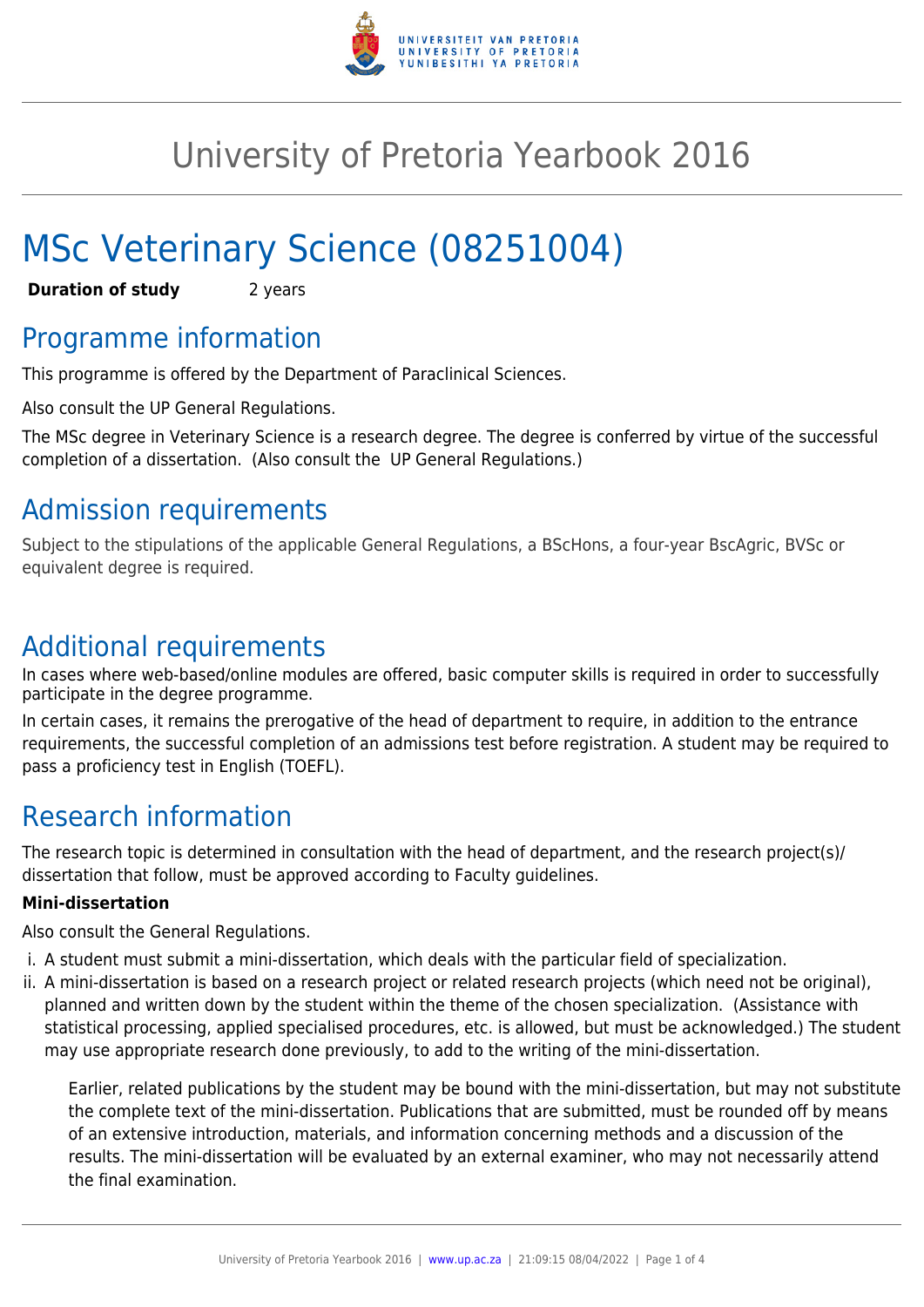

iii. The average of the separate marks awarded by all the examiners, constitutes the final mark for the minidissertation. The minimum pass mark is 50%. A student who has failed may be permitted by the Dean, on the recommendation of the head of department concerned, to submit an amended mini-dissertation for final adjudication.

### Pass with distinction

The degree is conferred with distinction on a student who has obtained at least 75% for the dissertation.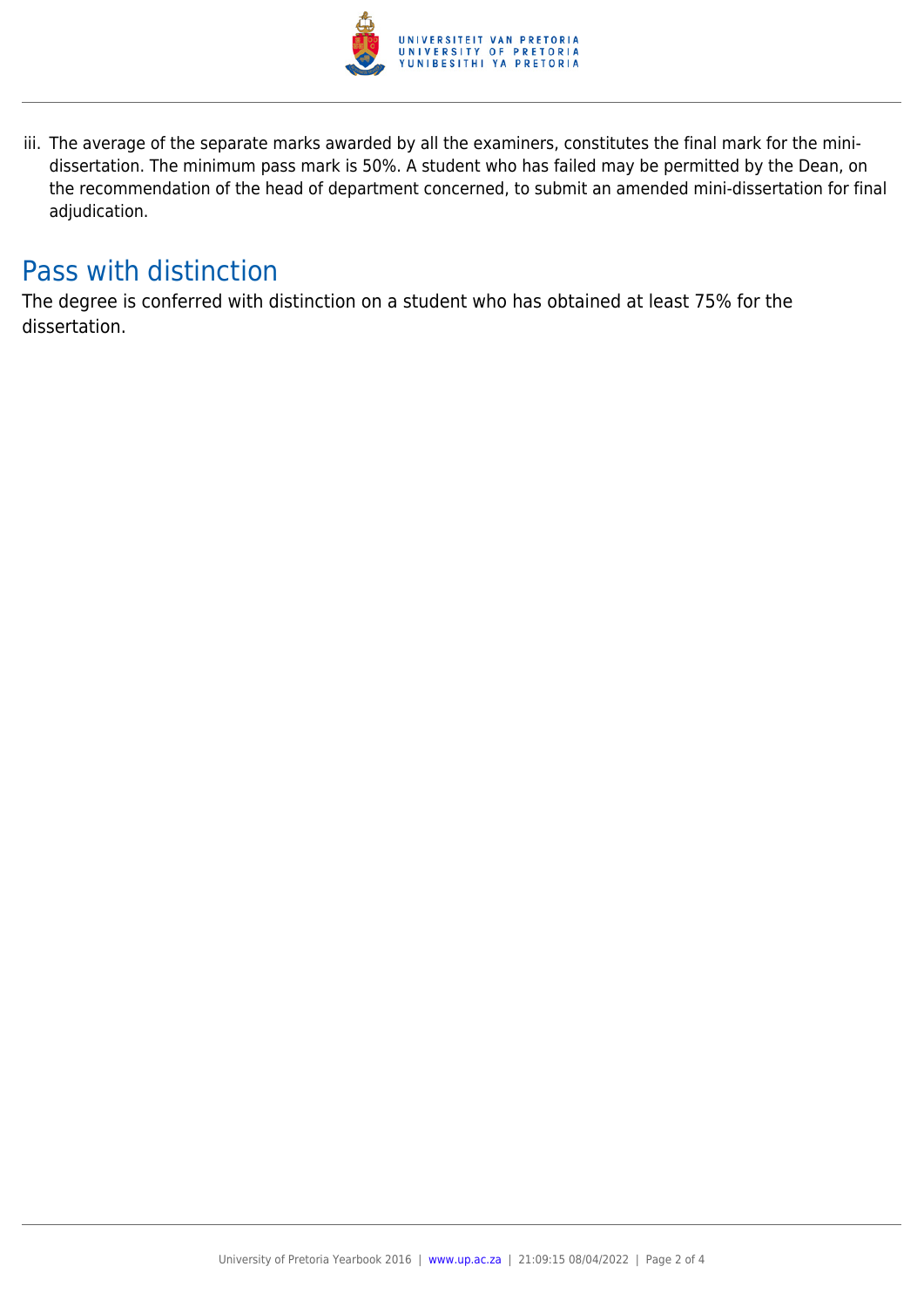

### Curriculum: Year 1

#### **Minimum credits: 249**

#### **Core modules**

[Dissertation: Paraclinical sciences 804](https://www.up.ac.za/parents/yearbooks/2016/modules/view/VWE 804) (VWE 804) - Credits: 240.00 [Research methodology 812](https://www.up.ac.za/parents/yearbooks/2016/modules/view/VRM 812) (VRM 812) - Credits: 9.00